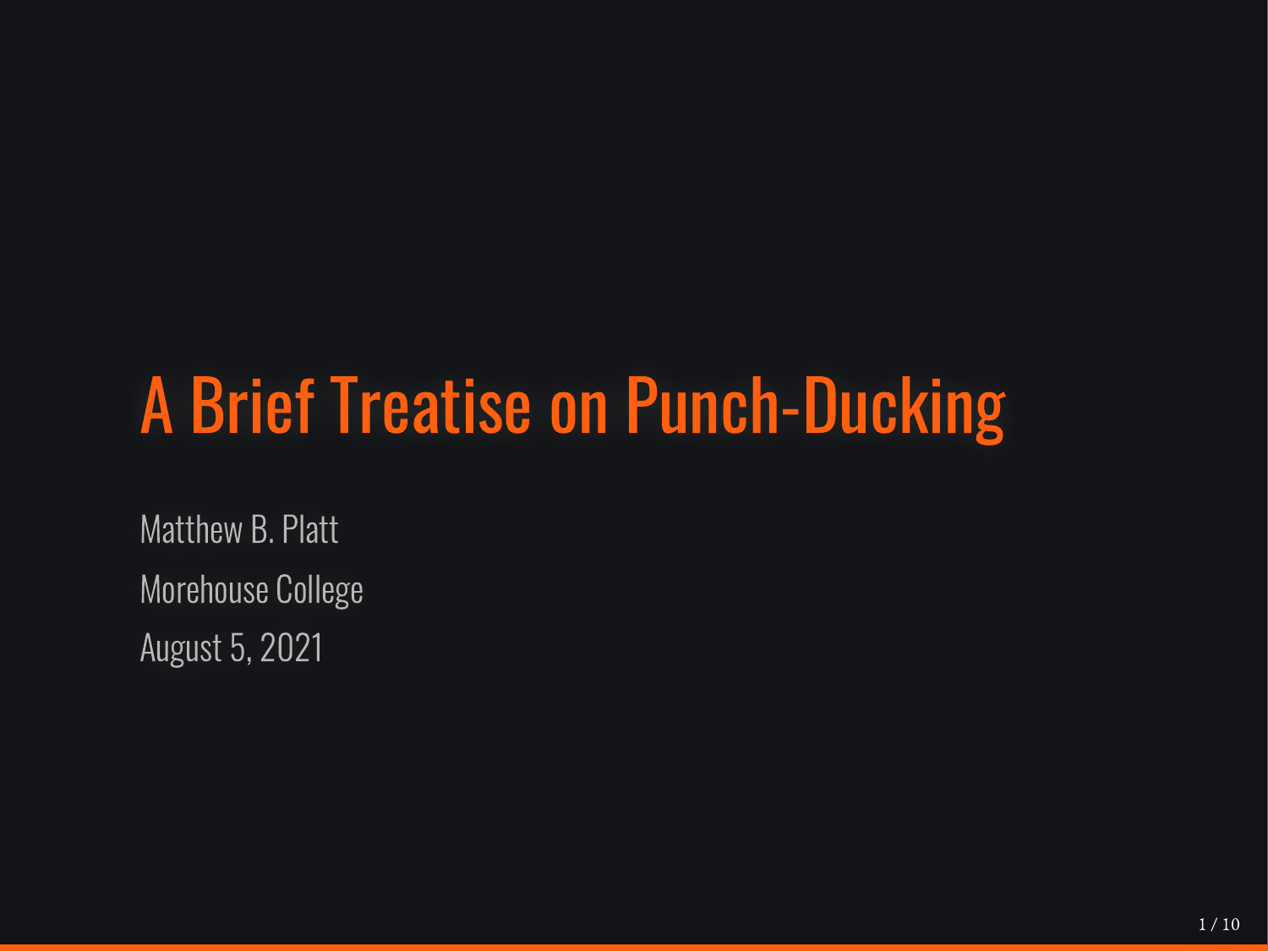# Who am I?

- I teach undergraduate methods in political science and our senior capstone.
- I have taught both courses in R since Fall 2017.
- By most (possibly all) objective measures, it has not gone well.  $\bullet$

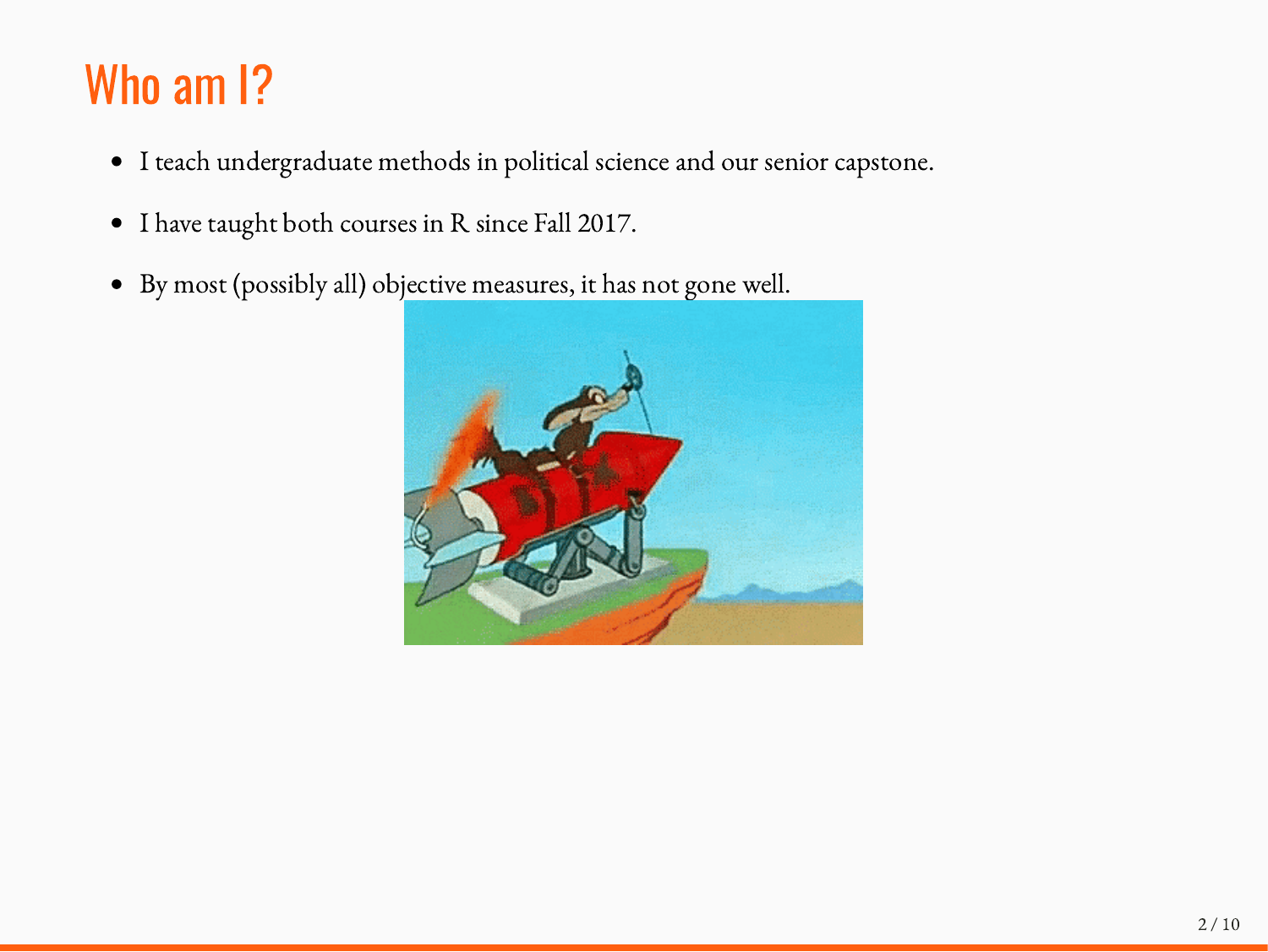## What Were the Problems?

- 1. Students had great difficulty loading data.
- 2. I was asking students to do too much. Probably.
- 3. Grading the problem sets was a huge hassle.
- 4. Students questioned the relevance of the course.

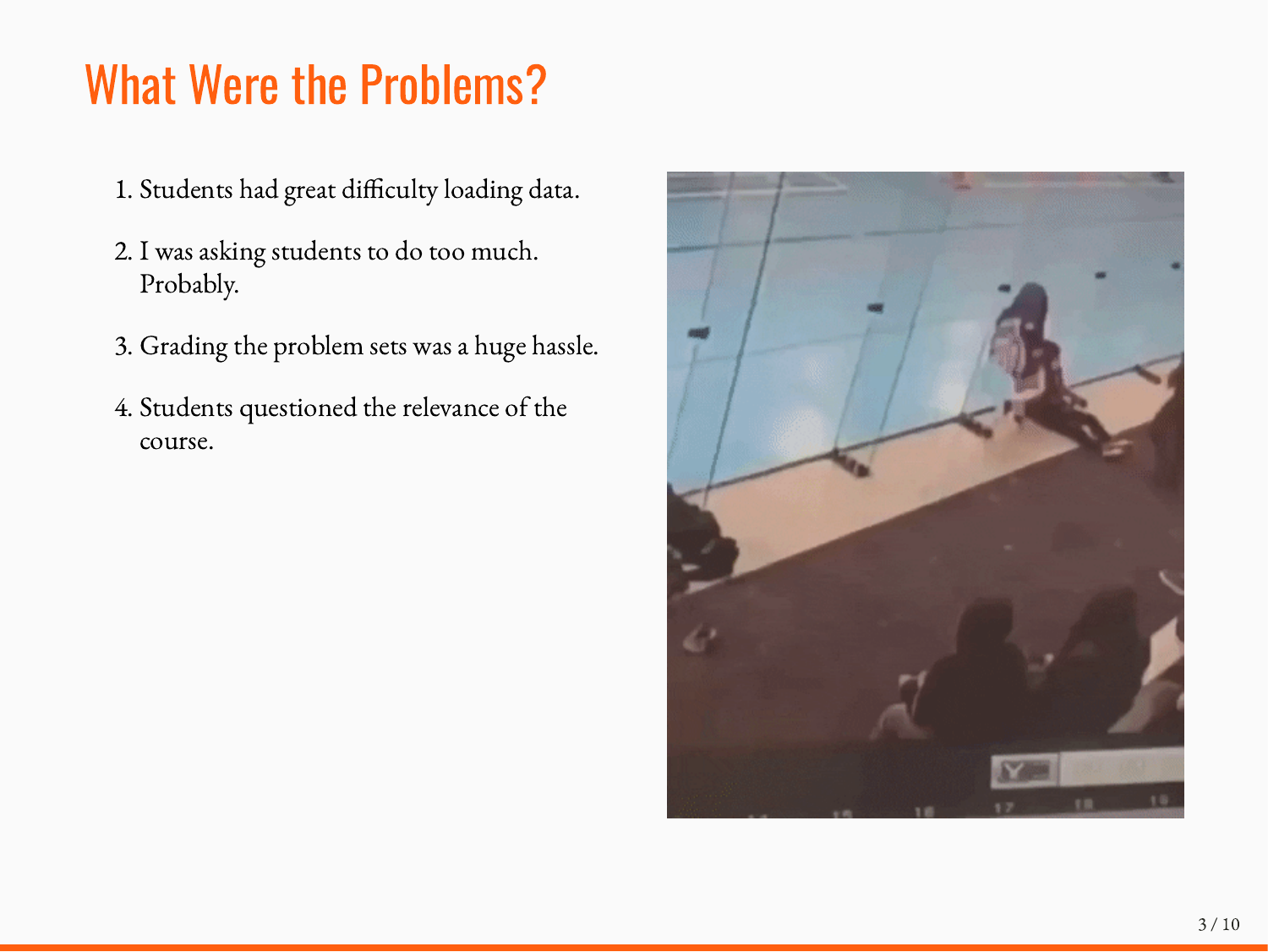#### Start with Black Politics



Generate counter-intuitive results.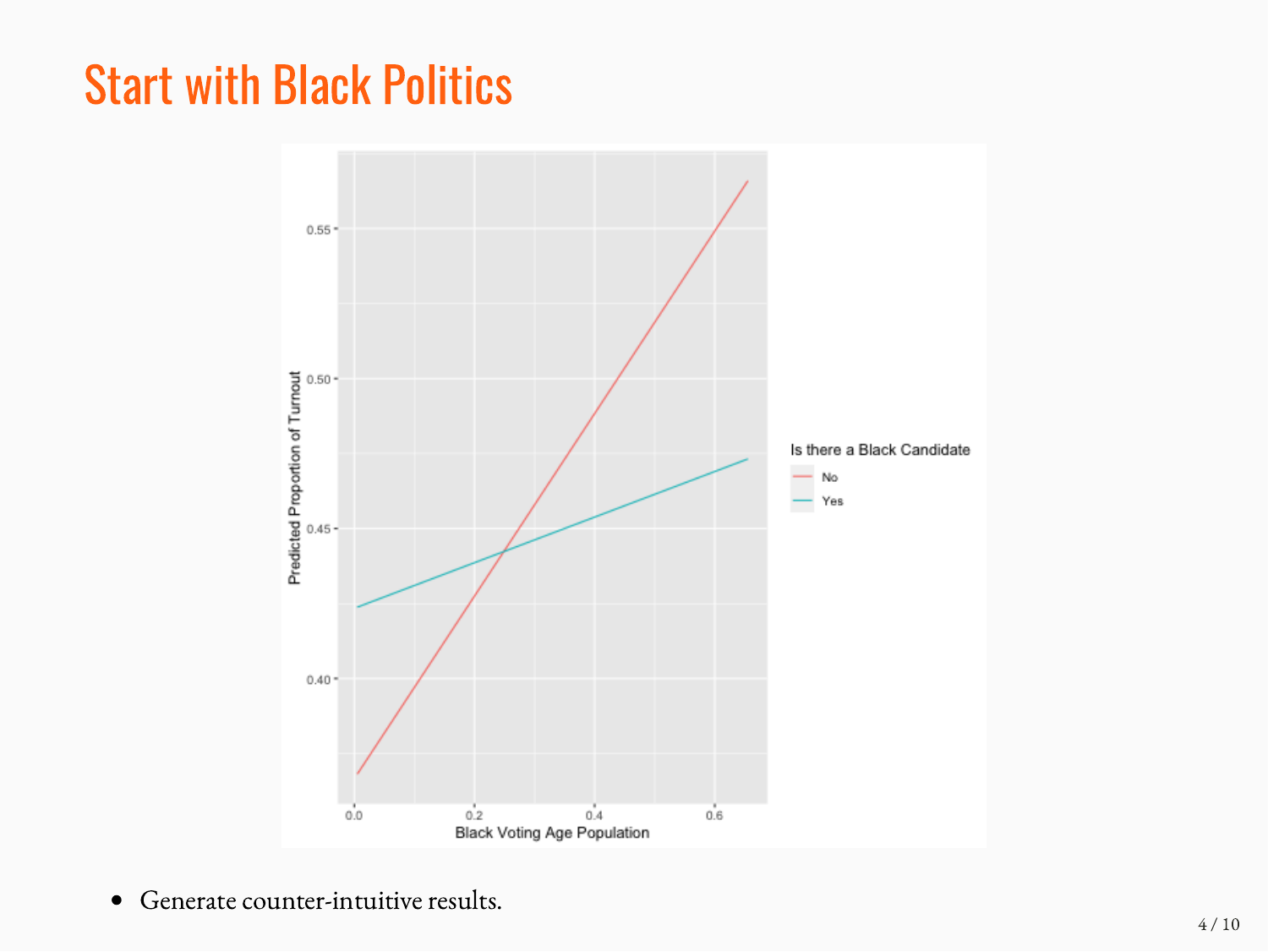# Start with Black Politics

- 1. Measuring the causal effect of race to illustrate discrimination.
- 2. Is it worthwhile to have black faces in high places?
- 3. Why do all black people vote for Democrats?
- 4. What's the relationship between Trump support and racial attitudes?
- 5. Do white constituents allow black representatives to engage in black politics?

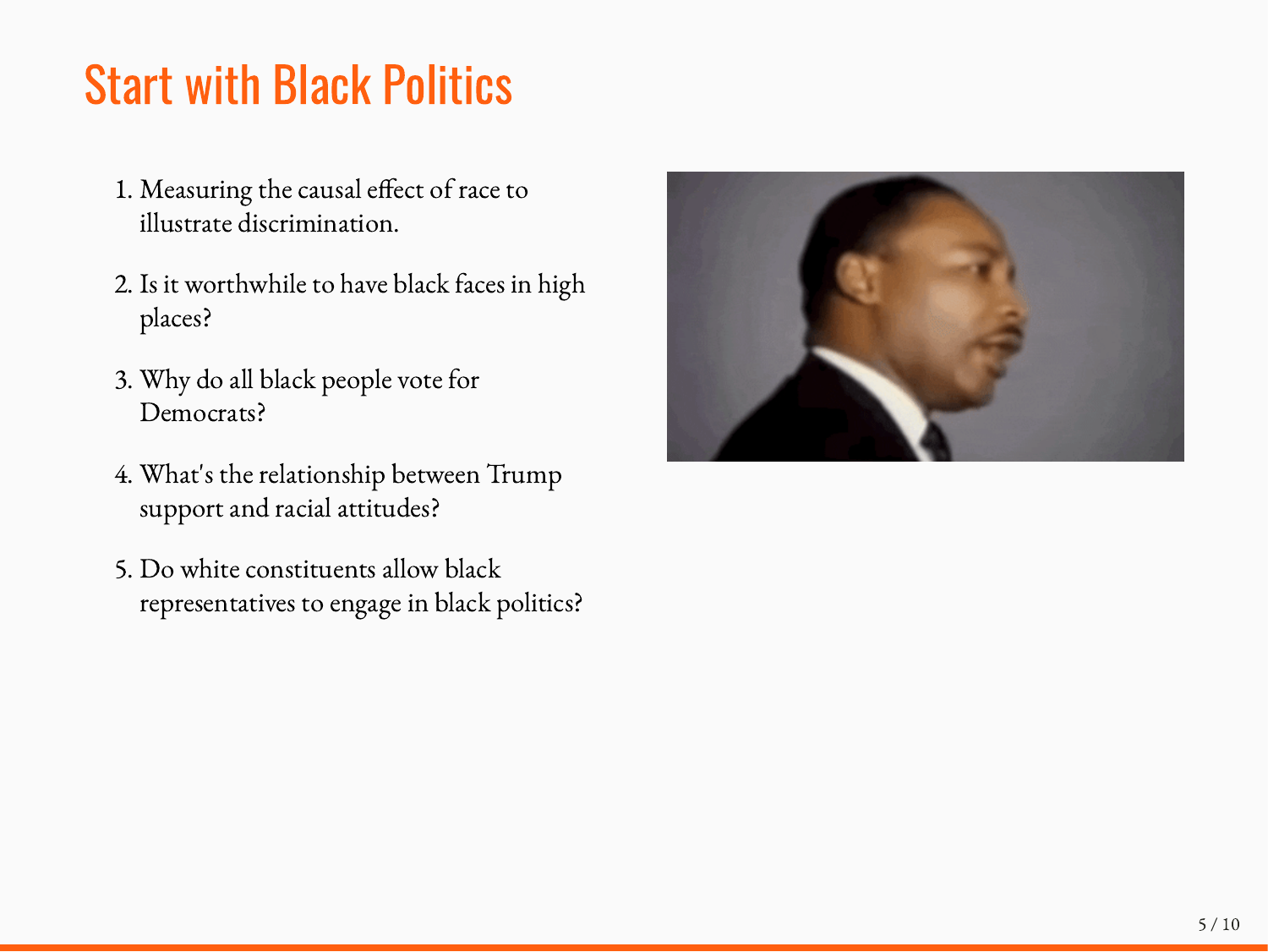# Provide Clearer Organization

- I create distinct R-project folders for each lab.
- Each project folder contains the data and scripts that are required to complete the assignment.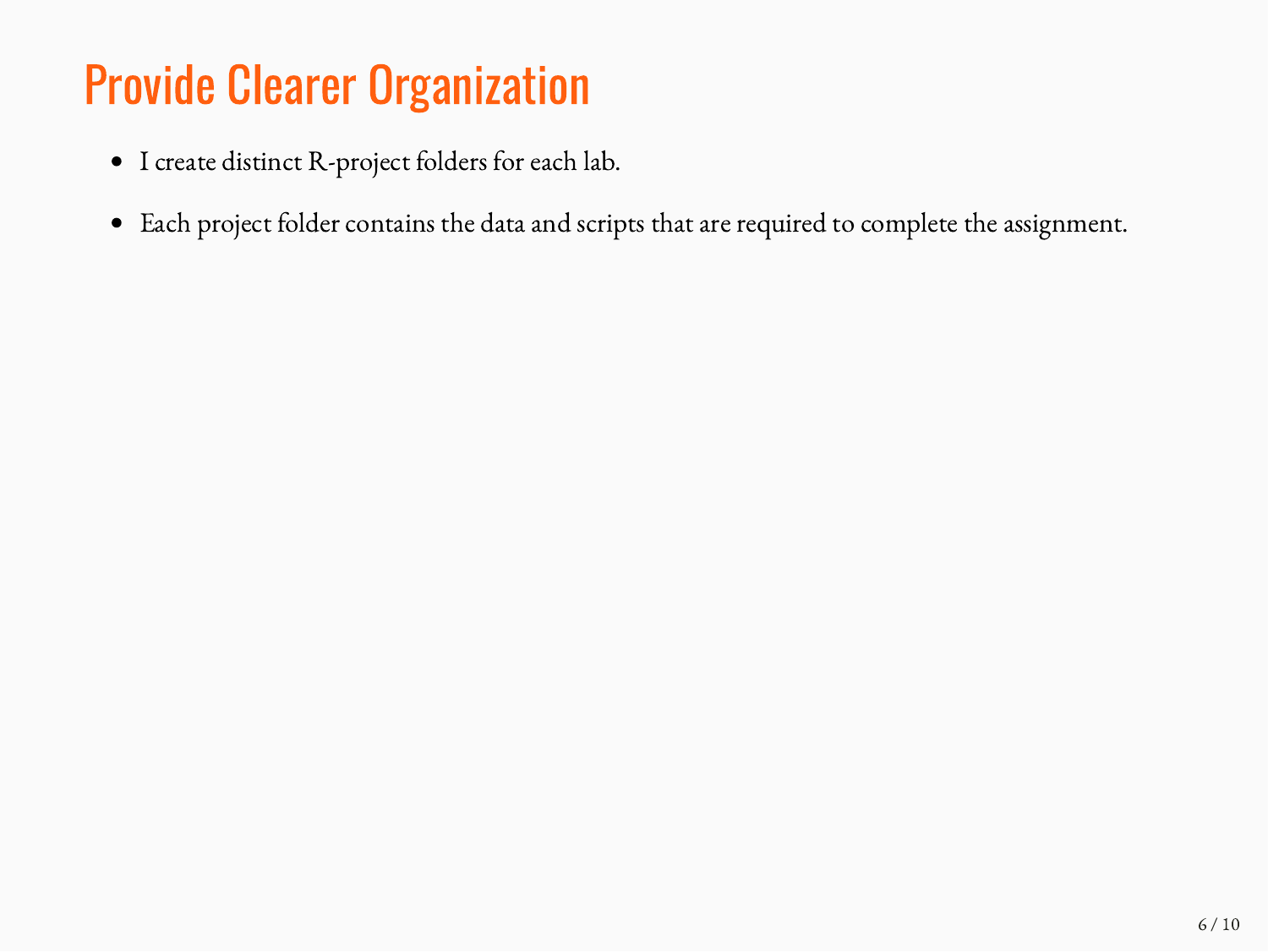# Hard Won Wisdom

#### Focus on What is Being Assessed

- Aside from the first assignment, I was never assessing their ability to load data (see the  $\bullet$ processing.Rmd).
- Allows me to provide examples where they might actually look for them (use the sample code in  $\bullet$ analysis.Rmd to complete the code in Lab Report 4.Rmd).
- I am asking students to do a smaller number of more focused acitivities.  $\bullet$

#### Easier Grading is Better

- Students zip and submit their entire project folders.  $\bullet$
- I can replicate with two or three clicks.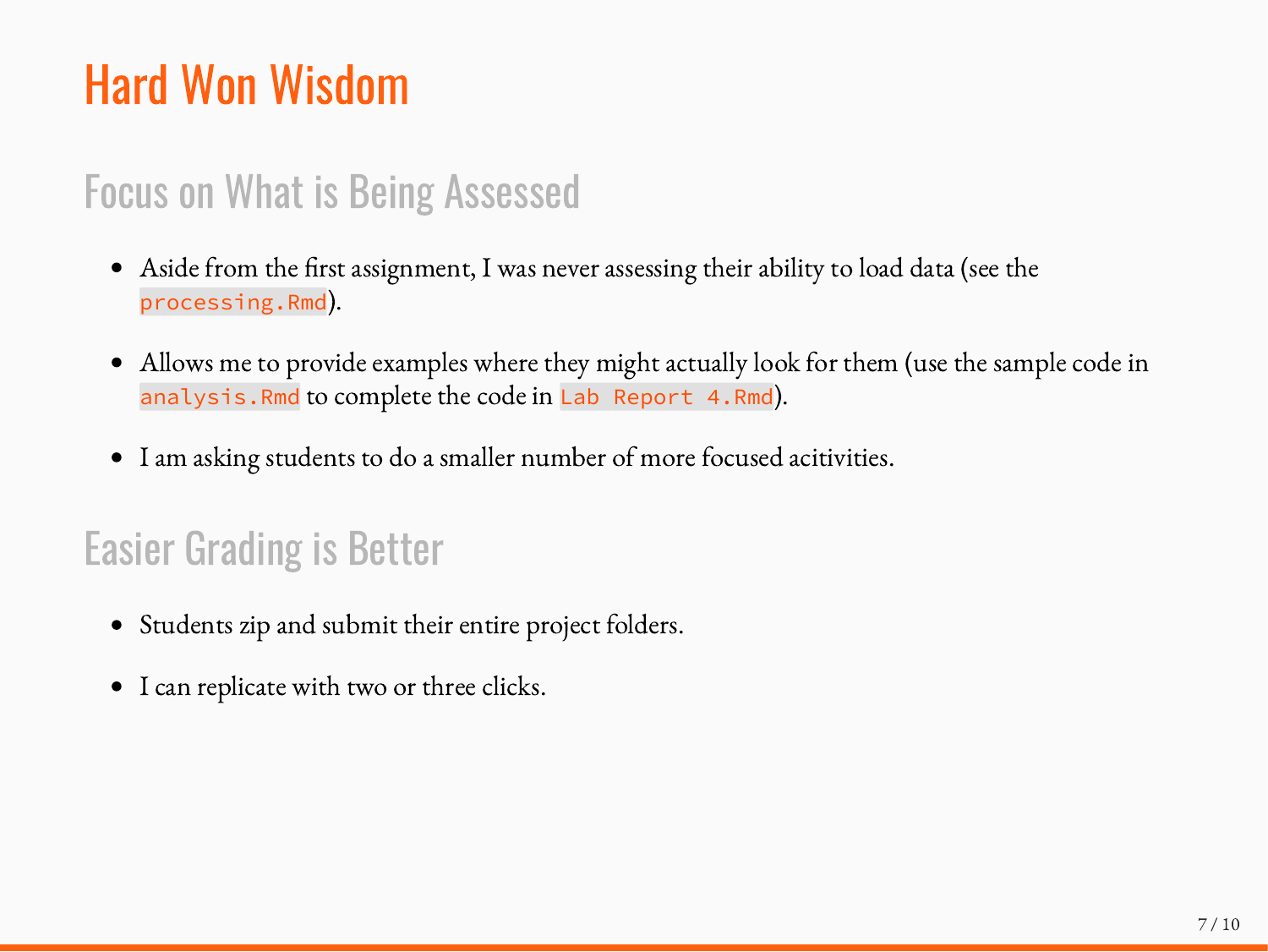## Map Assignments onto a Research Workflow

- 1. Chapter 1: Introduction to R and Rstudio -- organize a project folder according to TIER principles.
- 2. Chapter 3: Transforming Variables -- create the processing script.
- 3. Chapter 2: Descriptive Statistics -- create the data appendix
- 4. Chapter 4: Making Comparisons -- evaluate hypotheses in the lab report document.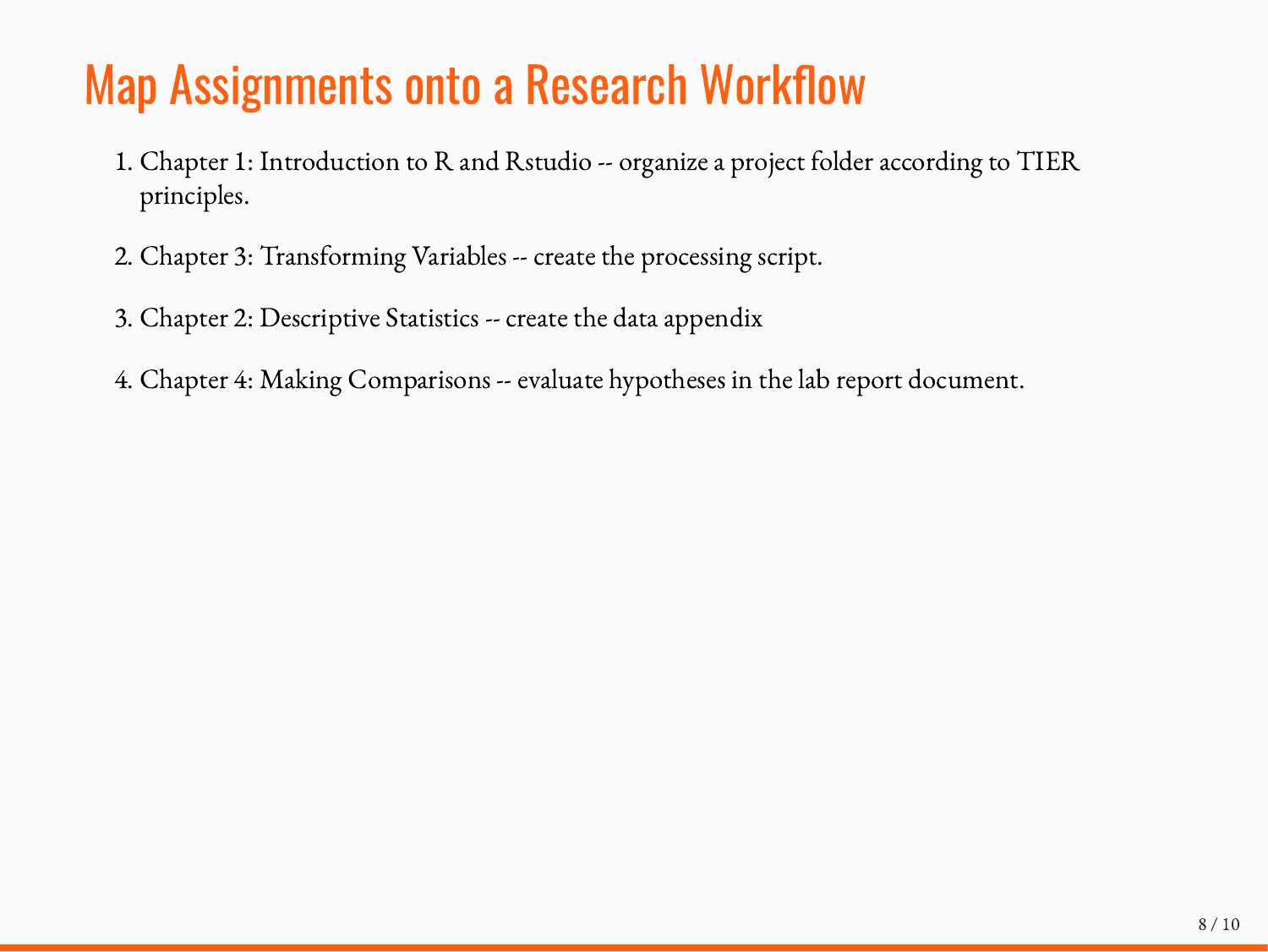## The Result: A Better CURE

In Fall 2020, I began requiring students to complete their entire thesis inside Rstudio.

- Encourages/forces students to organize their own thesis materials.
- Fully integrates their collection of sources, prose, and data analysis.  $\bullet$

What does it look like?

- Documents folder -- Annotated Bibliography, Literature Review, bib file, and Final Thesis  $\bullet$
- Data folder -- has the TIER folders for original data, metadata, and analysis data  $\bullet$
- Scripts -- has separate subfolders for processing the data, the data appendix, and the data analysis  $\bullet$

The semester is organized around populating these folders, step-by-step.